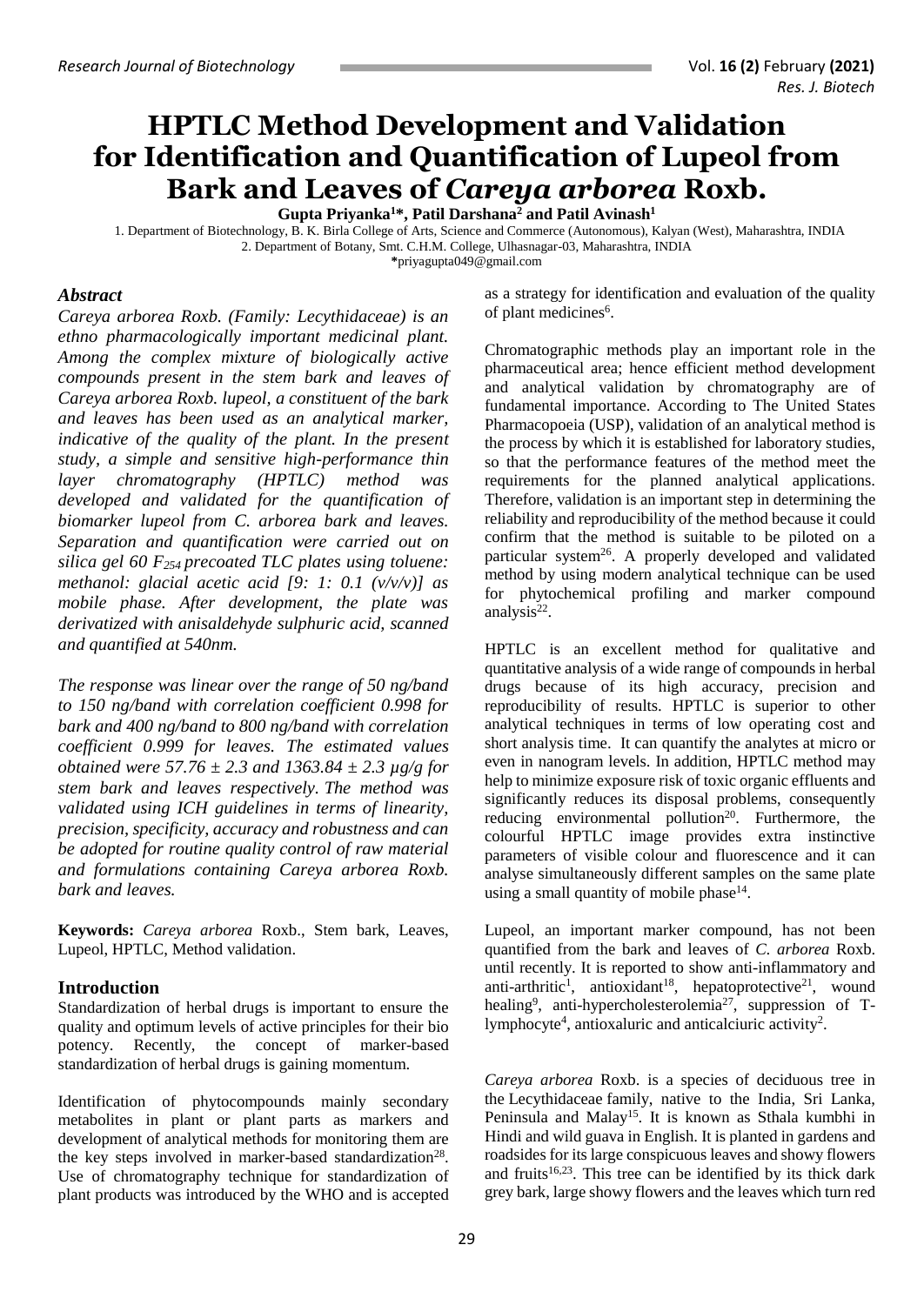in cold season. Leaves are simple, alternate, exstipulate and clustered at the tips of branchlets<sup>16</sup>.

*Careya arborea* is reported to possess analgesic, antidiarrheal, hepatoprotective, antitumor, CNS-depressant, anticoagulant and *in vitro* cytotoxic activities<sup>7</sup>. Ethnobotanically, *C. arborea* stem bark is used in the treatment of tumours, bronchitis, skin diseases, epileptic fits, astringents, antidote to snake venom, abscesses, boil and ulcers<sup>7</sup> and the leaves paste and pulp are used as poultice to rapidly heal the obstinate ulcers. Leaves and flowers are also used in the form of paste to cure several skin diseases $5,17$ .

Available literature survey revealed that no method has been reported for quantification of lupeol, an important marker compound from bark and leaves of *C. arborea.* Hence, in the present research work, a simple, rapid, precise and accurate HPTLC method has been developed and validated using International Conference on Harmonization (ICH) guidelines. 11-13

# **Material and Methods**

**Plant material:** Stem bark and leaves were collected from the forest area of Badlapur, Mumbai (Maharashtra) and authenticated from Agharkar Research Institute, Pune, India. Plant materials were washed with water to remove soil particles, air dried, ground into fine powder and stored in airtight container at room temperature for further studies.

**Reagents and Standards:** All chemicals and solvents used were of analytical grade and obtained from Hi-media (Mumbai, India). Reference standard lupeol (purity 99.7%) was procured from Sigma Aldrich Chemical Company (Steinheim, Germany). Derivatizing reagent anisaldehyde sulphuric acid was prepared as per the procedure described by Reich and Schibli. The precoated TLC silica gel 60  $F_{254}$ plates were obtained from E. Merck (India).

**Preparation of stock solution of lupeol:** A stock solution of lupeol was prepared by dissolving 10 mg in 5 ml methanol and making up the volume to 10 ml with methanol to get the final concentration of 1000µg/ml. This stock solution was further diluted with methanol to get 25µg/ml and 50 µg/ml of working standard solution of lupeol.

**Preparation of plant extracts:** 1g dried plant powder was added in 10ml methanol, sonicated for 15 minutes and left to stand overnight at room temperature. Sample was filtered through Whatmann filter paper no. 1 and the filtrate obtained was evaporated to dryness. The residue was dissolved in 10ml methanol.

# **HPTLC Instrumentation**

**Chromatographic conditions:** Standards and samples were applied to the TLC aluminium precoated silica gel 60  $F_{254}$ plate as 8mm bands using the CAMAG Linomat 5 TLC sample applicator. After the application, plate was developed vertically ascending in a glass twin trough chamber pre-saturated for 20 mins at room temperature with mobile phase Toluene: Methanol: Glacial acetic acid [9:1:0.1 ( $v/v/v$ )]. The chromatographic run length was 70mm from the bottom edge of the plate.

After development, the plate was air dried for complete removal of mobile phase and derivatized by dipping the developed plate in anisaldehyde sulphuric acid reagent for 2 seconds. The plate was then air-dried and heated at 110ºC on TLC plate heater for 10 minutes. The plate was kept in photo documentation chamber and images were captured. Densitometric scanning was then performed at 540 nm using CAMAG TLC scanner 3 with winCATS software version 1.4.6. The slit dimension used was 6.0×0.45 mm with scanning speed of 20mm/sec throughout the analysis.

#### **Quantification**

**Calibration curve of lupeol:** 15 µl of bark and 5µl of leaves extract were applied in triplicate on TLC silica gel 60  $F_{254}$ plate. The plate was developed and scanned as mentioned above and the peak areas were recorded. The content of lupeol in bark and leaves was determined by using a calibration curve established with a standard lupeol concentration range.

**HPTLC method validation:** International Conference on Harmonization (ICH) guidelines were followed for the validation of the developed analytical method. The method was validated for linearity, precision, detection limit, quantification limit, specificity, ruggedness and accuracy.

**Linearity:** Various concentrations of working standard solution of lupeol were applied on TLC plate to get a range of 50ng/band to 150ng/band for bark and 400ng/band to 800ng/band for leaves. The peak areas obtained from densitograms for each applied concentration were noted. The graph of peak area against concentration of lupeol was plotted.

**Limit of Detection (LOD) and Limit of Quantification (LOQ):** For the determination of LOD and LOQ, different concentrations of the standard lupeol were applied along with methanol as blank and determined based on signal to noise ratio. LOD was determined at 3:1 and LOQ at 10:1.

**Specificity:** The specificity of the proposed HPTLC method was ascertained by comparing the  $R_f$  and chromatograms of standard lupeol compound with the standard compound found in samples.

**Robustness:** Robustness of the method was checked by varying the selected parameters (mobile phase composition, mobile phase volume and duration of mobile phase saturation) within certain limits to determine their influence on the retention factor and quantitative analysis.

**Accuracy:** The accuracy of the method was assessed by performing recovery studies using standard addition method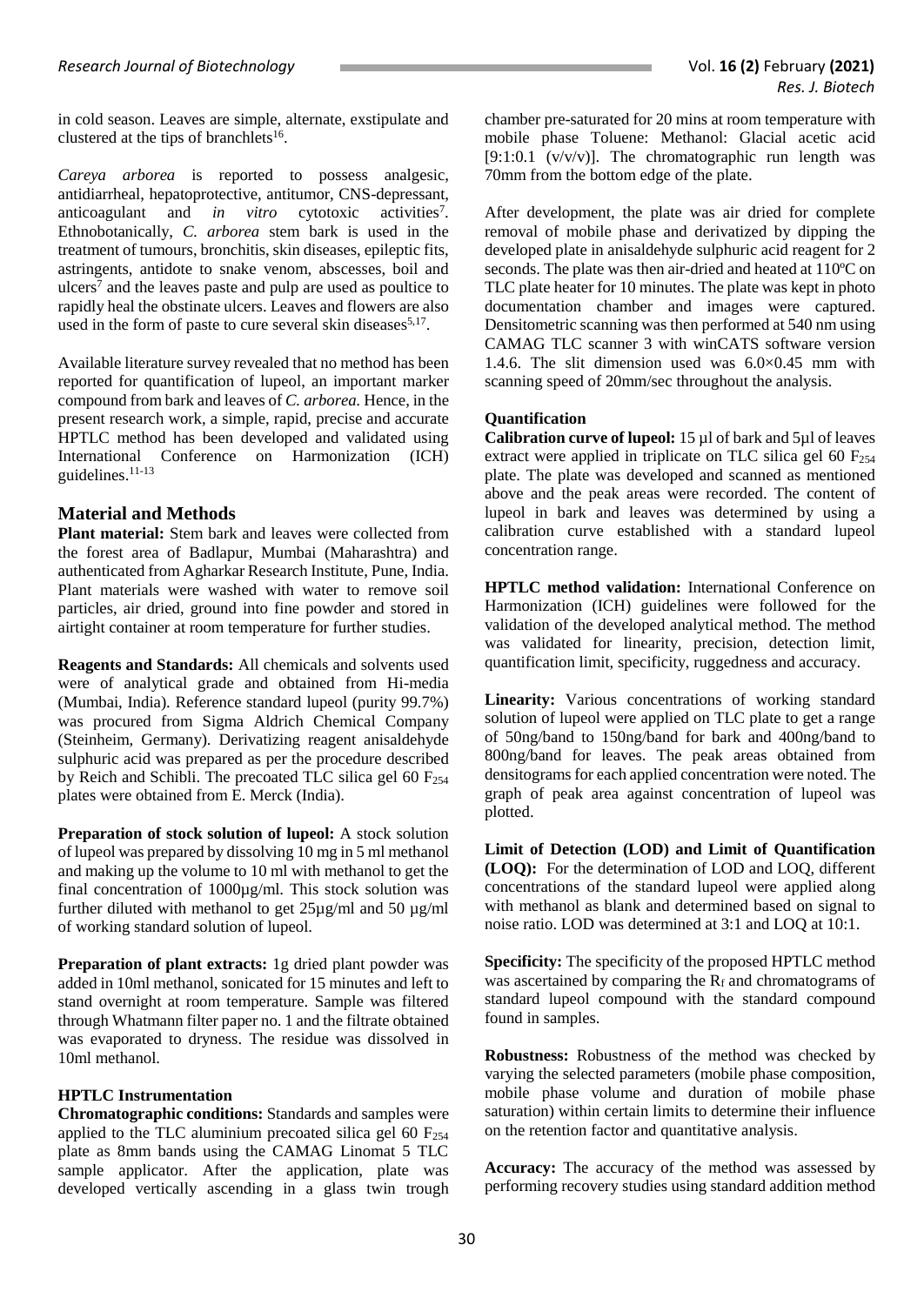at three different levels (80%, 100% and 120% spiking of lupeol). The values of percent recovery as well as average percent recovery were calculated.

Precision: Instrument precision was checked by repeated scanning (n=12) of same band of lupeol. Interday precision was done by analysing the standard solution in triplicate on three different days. Intraday precision was done by analysing the standard solution in triplicate on the same day and the results were expressed as coefficient of variance (%CV).

## **Results and Discussion**

Precise sample application, standardized reproducible chromatogram development and software-controlled evaluation make HPTLC the method of choice. The possibility of visual inspection of separated samples on the plate is one of the most valued aspects of TLC. HPTLC is the most advanced form of TLC and comprises the use of chromatographic layers of extreme separation efficiency<sup>10</sup>. In the present study, Lupeol an important marker compound has been quantified from *Careya arborea* Roxb. bark and leaves using HPTLC. There are very few reports available on quantification of lupeol from bark and leaves from various plant species.

Shailajen et  $al^{25}$  estimated the amount of lupeol in *Rhododendron arboreum* leaves (Garhwal region) and was found to be  $14.26 \pm 1.82$ . Gurupriya et al<sup>8</sup> also detected 0.265±0.004mg/100 mg lupeol in *Andrographis echioides*  leaves.

Patel et  $al<sup>19</sup>$  quantified the amount of lupeol in acetone extract and methanol extract of *Ougenia Dalbergioides* bark as 9.9 µg /mg of extract and 8.3 µg /mg of extract respectively. Badami et al<sup>3</sup> determined lupeol by HPTLC in *Grewia tiliaefolia* bark which was found to be 2.902-± 0.243 mg/g bark. Sharma et al<sup>24</sup> also reported 1.99mg/g lupeol in *Crataeva tapia* L. bark.

In the present HPTLC analysis, several different mobile phases were tried but mobile phase consisting of toluene: methanol: glacial acetic acid in the volume ratio of 9:1:0.1 gave good separation for lupeol. Since, lupeol does not show UV and visible sensitivity on plate, the plate was derivatized further with anisaldehyde sulphuric acid reagent. Lupeol was resolved at  $R_f$  0.52 from methanolic extract of bark and leaf sample when the plate was developed in mobile phase and derivatized as mentioned above (Figure 1).

Graph of peak areas versus concentrations of lupeol when plotted shows linear relationship. The linear regression equation is obtained from this graph. Using the regression equation, the amount of lupeol is calculated from bark and leaves and found to be  $57.76 \pm 2.3$  and  $1363.84 \pm 2.3$  ug/g respectively (Table 3). The presence of lupeol was confirmed by comparing  $R_f$  and colour of the band with the standard solution of lupeol.



3

 $\overline{2}$ 

At 540nm

1

 $\overline{2}$ 

At 366 nm

3

1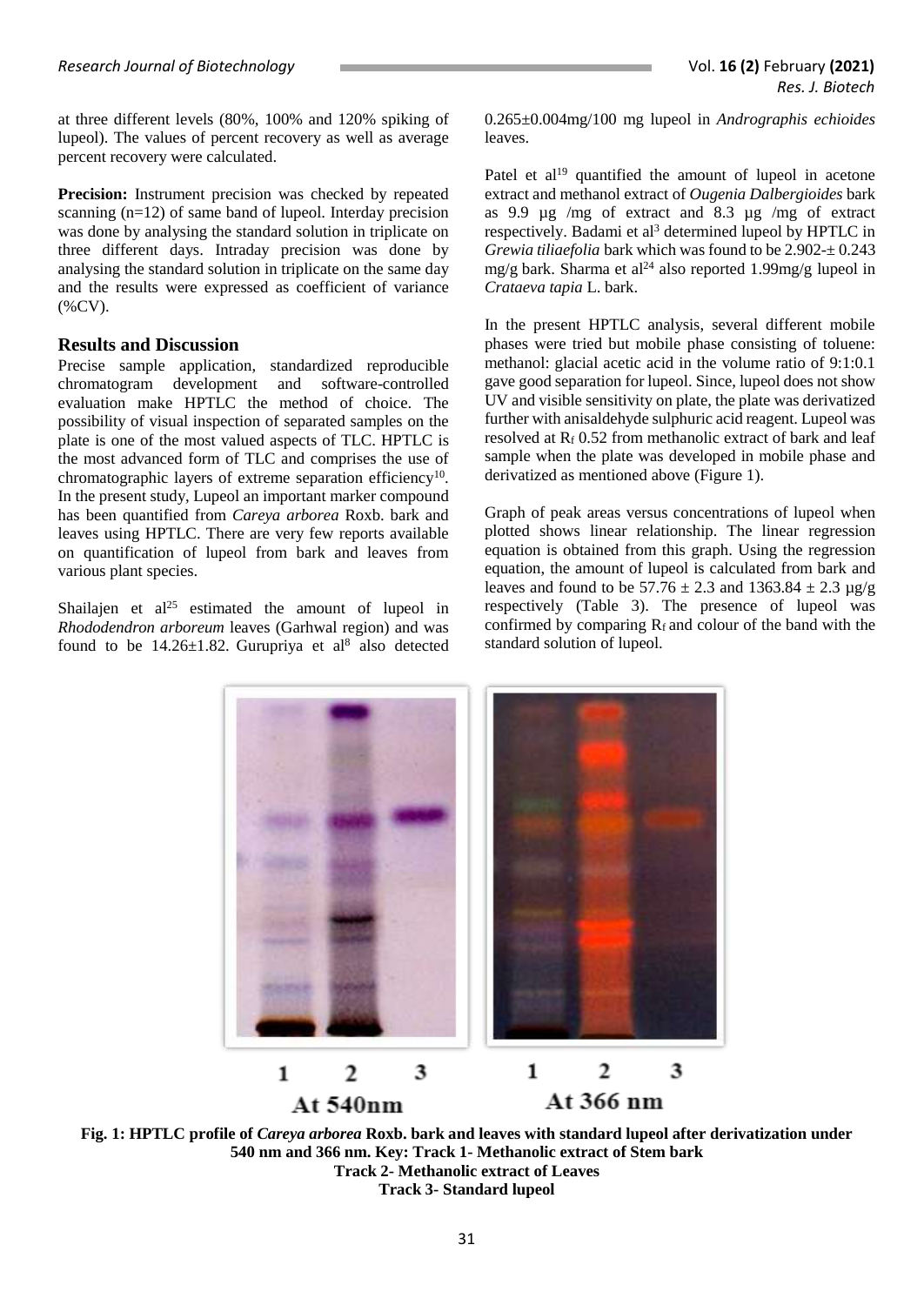The developed method was found to be linear in a concentration range of 50-150 ng/band for bark and 400-800 ng/band for leaves with correlation coefficient of 0.998 and 0.999 respectively. Under the experimental conditions employed, the lowest amount of lupeol that could be detected was found to be 6.4 and 10.85 ng/band for bark and leaves respectively. The lowest amount of lupeol that could be quantified was found to be 19.61 and 328.96 ng/band for bark and leaves respectively.

The results for precision are expressed as % CV in table 1. % CV values were less than 5% confirming the precision of this method. The spectra of standard compound lupeol and the corresponding band present in bark and leaves of *Careya arborea* Roxb. matched exactly, indicating no interference by the other plant constituents and excipients, so the method is found to be specific.

Robustness tests examine the effect of the operational parameters on the analysis results by introducing small changes. No significant change of  $R_f$  or response was observed indicating the robustness of the method. Results from recovery studies (Table 2) were in acceptable limits indicating the accuracy of the method was good.

#### **Conclusion**

The developed HPTLC method provided simple, accurate and reproducible quantitative analysis for the determination of lupeol from bark and leaves of *Careya arborea* Roxb. The method was validated as per ICH guidelines and statistical tests proved that the proposed HPTLC method is sensitive, specific and repeatable and it can be conveniently employed for rapid routine quality control analysis and quantification of lupeol from *Careya arborea* Roxb. stem bark and leaves and its formulations without any interference from excipients.

#### **Table 1 Method validation parameters for quantification of lupeol in** *Careya arborea* **Roxb. bark and leaves by proposed HPTLC densitometric method**

| S. N.          | <b>Parameters</b>                    | <b>Lupeol</b> |               |
|----------------|--------------------------------------|---------------|---------------|
|                |                                      | <b>Bark</b>   | <b>Leaves</b> |
|                | Linearity range (ng/band)            | 50-150        | 400-800       |
| $\overline{2}$ | <b>Correlation Coefficient</b>       | 0.998         | 0.999         |
| 3              | Slope                                | 11.8          | 8.78          |
| 4              | Intercept                            | 95.97         | 1874          |
|                | LOD (ng/band)                        | 6.4           | 10.85         |
| 6              | LOQ (ng/band)                        | 19.61         | 328.96        |
|                | Instrument precision ( $n=12$ , %CV) | 1.2           | 0.9           |
| 8              | Intraday precision ( $n=3$ , %CV)    | 1.3           | 2.3           |
| 9              | Interday precision ( $n=3$ , %CV)    | 3.05          | 4             |
| 10             | Specificity                          | Specific      | Specific      |
|                | Robustness                           | Robust        | Robust        |

**Table 2 Recovery studies of lupeol at 80%, 100% and 120% addition**

| <b>Plant Extracts</b> | Amount of lupeol added $(\mu g)$ | Recovery $(\% )$ | Average recovery $(\% ) \pm SD$ |
|-----------------------|----------------------------------|------------------|---------------------------------|
|                       | 0.06                             | 96.65            |                                 |
| Bark                  | 0.075                            | 98.95            | $97.28 \pm 1.18$                |
|                       | 0.09                             | 96.26            |                                 |
|                       | 0.48                             | 98.14            |                                 |
| Leaves                | 0.6                              | 97.86            | $97.92 \pm 0.16$                |
|                       | 0.72                             | 97.75            |                                 |

**Table 3 Amount of lupeol found in** *Careya arborea* **Roxb. bark and leaves**

| <b>Samples</b> | Lupeol $(\mu g/g)$<br>$(mean \pm SD)$ |
|----------------|---------------------------------------|
| Bark           | $57.76 \pm 2.3$                       |
| Leaves         | $1363.84 \pm 2.3$                     |